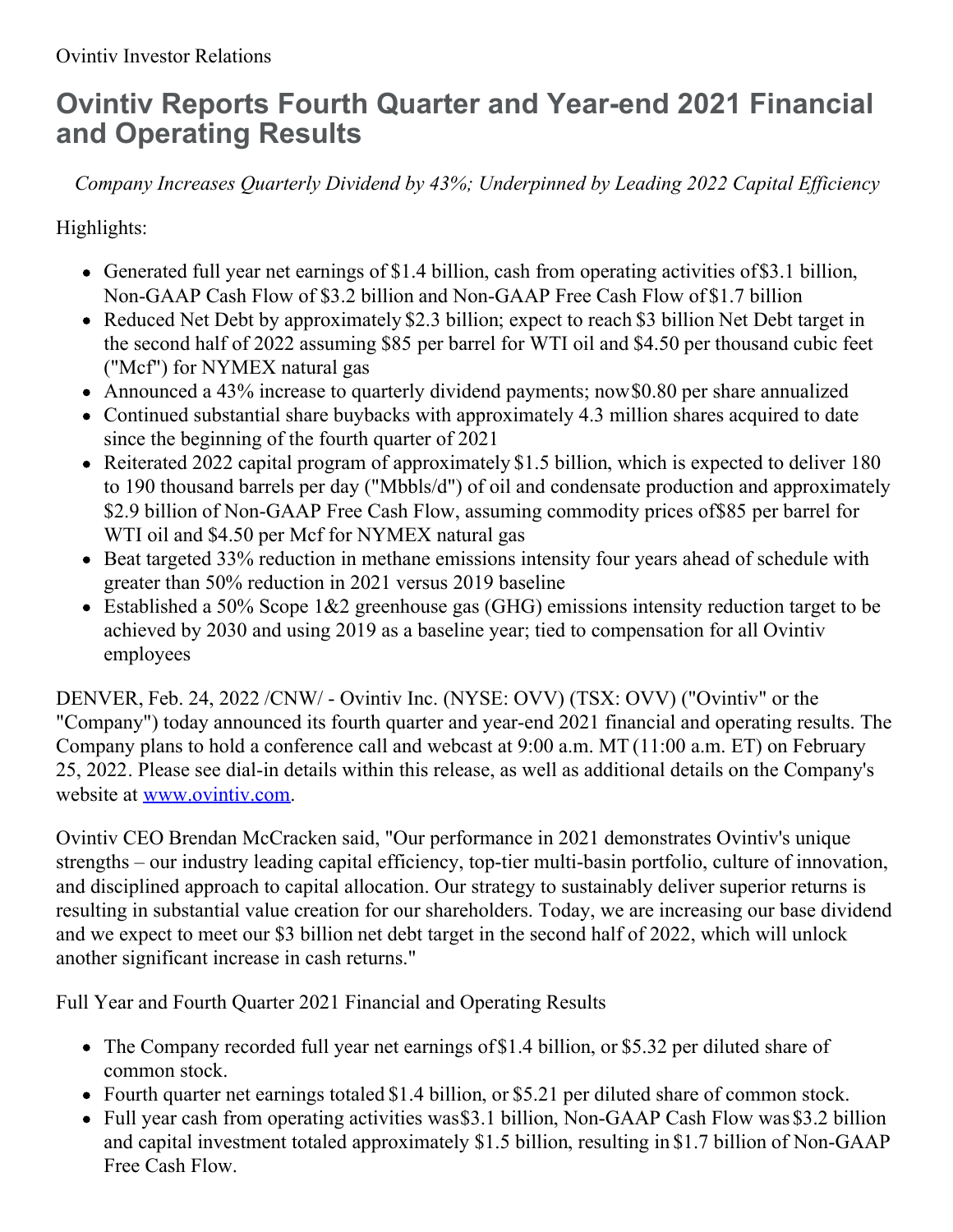- Fourth quarter cash from operating activities was \$740 million, Non-GAAP Cash Flow was \$741 million and capital investment totaled approximately \$421 million, resulting in \$320 million of Non-GAAP Free Cash Flow.
- Average annual total production was approximately 534 thousand barrels of oil equivalent per day ("MBOE/d"), including 191 Mbbls/d of oil and condensate, 83 Mbbls/d of other NGLs (C2 to C4) and 1,556 million cubic feet per day ("MMcf/d") of natural gas, all in line with guidance.
- Fourth quarter total production was approximately 508 MBOE/d, including 178 Mbbls/d of oil and condensate, 85 Mbbls/d of other NGLs and 1,476 MMcf/d of natural gas. Production in the quarter was impacted by unplanned midstream outages and permitting timing delays in Canada that reduced fourth quarter production by approximately 3 Mbblsd/d of oil and condensate, 2 Mbbls/d of other NGLs (C2 to C4) and 90 MMcf/d of natural gas. The fourth quarter also saw higher Canadian royalty rates that reduced production by approximately 1.3 Mbbls/d of oil and condensate, and 40 MMcf/d of natural gas.
- Total Costs for the year were \$13.42 per barrel of oil equivalent ("BOE") while fourth quarter Total Costs were \$14.89 per BOE. Total Costs per BOE were impacted by higher commodity prices and lower production during the quarter.

2022 Guidance

The Company issued the following 2022 guidance:

|                                         | <b>1022</b>     | 2022            |
|-----------------------------------------|-----------------|-----------------|
| <b>Capital Investment (\$ Millions)</b> | $$425 - $440$   | \$1,500         |
| Oil & Condensate (Mbbls/d)              | 174 - 178       | 180 - 190       |
| <b>Other NGLs (Mbbls/d)</b>             | $77 - 81$       | 78 - 82         |
| <b>Natural Gas (MMcf/d)</b>             | $1,430 - 1,480$ | $1,450 - 1,500$ |

### 2022 Outlook

With capital investment of approximately \$1.5 billion in 2022, the Company expects to maintain oil and condensate production volumes of approximately 180 to 190 Mbbls/d. This range reflects a maintenance production program relative to the second half of 2021. Ovintiv expects to preserve its 2021 capital efficiency and offset inflationary pressures on capital costs in 2022 with efficiency and productivity gains. The Company expects its capital investment to be more weighted to the first half of the year.

"Maintaining our capital efficiency in 2022 will be a differentiating factor among our peers," said McCracken. "Despite the inflationary pressures across the economy, our teams continue to find innovative ways to offset cost inflation and improve well performance. Our industry-leading well cost and productivity performance, combined with our demonstrated operational efficiencies and culture of innovation give us confidence in the repeatability of our capital program in 2022. With more than a decade of premium drilling inventory in each of our core three assets – the Permian, Anadarko and Montney – we are well positioned to continue delivering industry-leading capital efficiencies for many years to come."

In the first quarter, through capital investments of\$425 to \$440 million, Ovintiv expects to deliver oil and condensate production of 174 to 178 Mbbls/d, other NGLs production of 77 to 81 Mbbls/d and natural gas production of 1,430 to 1,480 MMcf/d.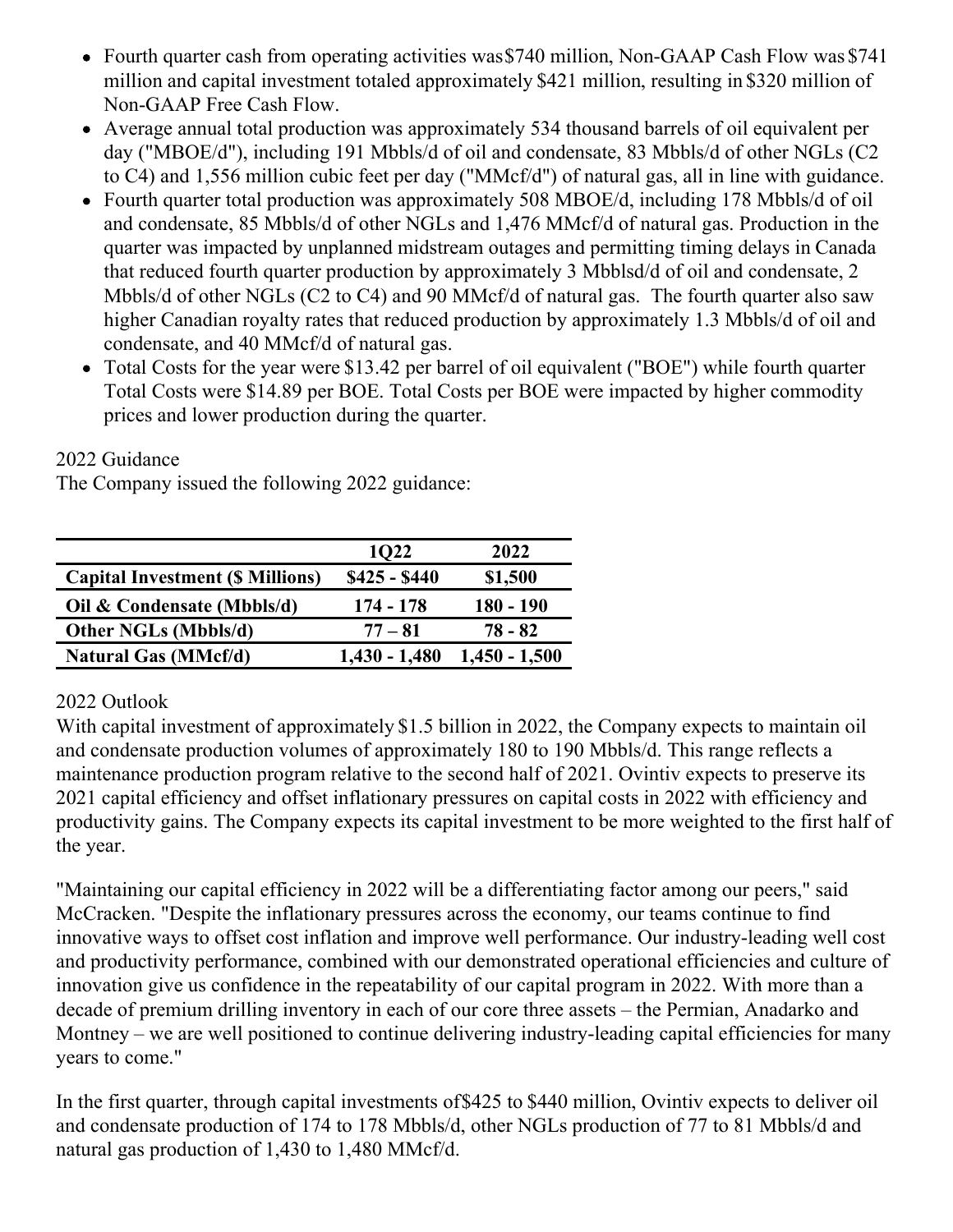### Share Buyback Program

As of December 31, 2021, Ovintiv had purchased for cancellation, approximately 3.1 million common shares outstanding at an average price of \$36.18 per share, for a total consideration of approximately \$111 million. During the first quarter of 2022, the Company plans to buyback shares equivalent to 25% of its fourth quarter Non-GAAP Free Cash Flow less base dividend payments, or approximately \$71 million. The first quarter buyback program is currently underway with an additional approximately 1.2 million common shares outstanding purchased as of February 18, 2022.

#### Continued Net Debt Reduction

During the fourth quarter, Ovintiv reduced Net Debt by \$192 million. This represents approximately \$2.3 billion of Net Debt reduction since year-end 2020.

At year-end, the Company had no outstanding balances under its revolving credit facilities and commercial paper programs. Ovintiv's available liquidity totaled \$4.5 billion.

The Company has a Net Debt target of \$3 billion which, assuming commodity prices of \$85 WTI oil and \$4.50 NYMEX natural gas, it expects to meet in the second half of 2022. Once the Company reaches its Net Debt target, it plans to increase quarterly shareholder returns to at least 50% of the previous quarter's Non-GAAP Free Cash Flow after base dividends. The remaining Non-GAAP Free Cash Flow will be allocated to further Net Debt reduction and small, low-cost property bolt-ons.

#### Dividend Increase

On February 24, 2022, Ovintiv's Board declared a quarterly dividend of \$0.20 per share of common stock payable on March 31, 2022, to shareholders of record as ofMarch 15, 2022. This represents an increase of 43% from the previous level and an increase of 113% versus 1-year ago and also marks the second dividend raise in the last six months.

### ESG Performance

Ovintiv continues to deliver measurable progress on its ESG initiatives. The Company is committed to advancing its ESG performance, and as such, announced today a Scope 1&2 GHG emissions intensity reduction target of 50% by 2030, using 2019 as a baseline year. This target will be tied to compensation for all Ovintiv employees.

Key highlights of the Company's recent sustainability achievements:

- Achieved the Company's 33% methane intensity reduction target in 2021, four years ahead of schedule with a greater than 50% reduction from 2019 levels
- Reduced 2021 Scope 1&2 GHG emissions intensity by more than 20% compared to 2019
- Fully aligned with the World Bank Zero Routine Flaring by 2030 initiative, nine years ahead of the World Bank's target
- Achieved 8<sup>th</sup> consecutive safest year ever in 2021
- Established a social commitment leadership team and published inaugural social commitment framework
- Increased the diversity of the Company's Board of Directors
- Completed the Company's  $17<sup>th</sup>$  consecutive year of industry leading sustainability reporting and transparency

Additional details can be found on Ovintiv's Sustainability site at [https://sustainability.ovintiv.com/](https://c212.net/c/link/?t=0&l=en&o=3454585-1&h=1748567764&u=https%3A%2F%2Fsustainability.ovintiv.com%2F&a=https%3A%2F%2Fsustainability.ovintiv.com%2F)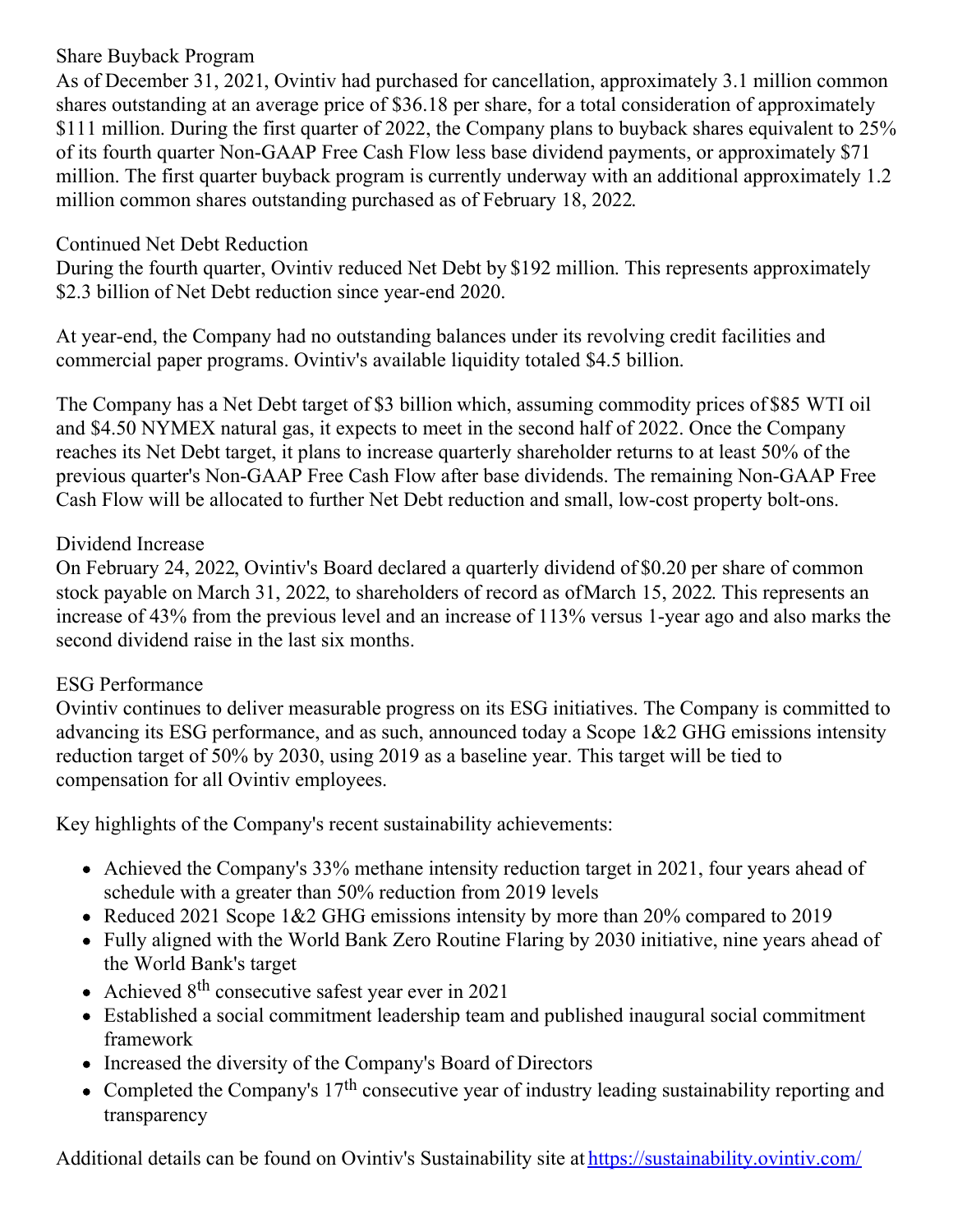## Asset Highlights

Ovintiv continued to demonstrate well cost reductions across its portfolio throughout 2021. Despite significant industry-wide inflationary pressures, average well costs were 11% lower than 2020 levels.

## Permian

For the year, Permian production averaged 118 MBOE/d (81% liquids). The Company averaged three gross rigs, drilled 80 net wells, and had 93 net wells turned in line ("TIL").

Permian production averaged 120 MBOE/d (79% liquids) in the fourth quarter. The Company averaged four gross rigs, drilled 20 net wells, and had 16 net wells TIL. The number of wells TIL were reduced as the company transitioned to longer laterals and set up a load-leveled completions program for 2022. Due to this transition, only three net wells were TIL from September to November 2021, with the majority of the fourth quarter wells coming on-line in December.

Permian drilling and completion ("D&C") costs were 10% lower than the 2020 program average. The lower costs achieved in 2021 were underpinned by increased operational efficiencies including faster D&C rates and longer lateral development. Ovintiv utilized Simul-Frac on 90% of its Permian completions in 2021.

### Anadarko

For the year, Anadarko production averaged 132 MBOE/d (62% liquids). The Company averaged two gross rigs, drilled 51 net wells, and had 53 net wells TIL.

Anadarko production averaged 133 MBOE/d (61% liquids) in the fourth quarter. The Company averaged two gross rigs, drilled 9 net wells, and had 14 net wells TIL.

In the STACK area, D&C costs were eight percent lower than the 2020 program average. In addition to lower costs, 2021 STACK well performance surpassed expectations as six-month normalized cumulative oil production was 10% higher compared to the 2020 program. This performance improvement was driven by optimized completion designs.

### Montney

For the year, Montney production averaged 225 MBOE/d (25% liquids). The Company averaged four gross rigs, drilled 84 net wells and had 78 net wells TIL.

Montney production averaged 207 MBOE/d (25% liquids) in the fourth quarter. The Company averaged three gross rigs, drilled 17 net wells and had 14 net wells TIL.

Montney D&C costs were 11% lower than the 2020 program average. Ovintiv made a step-change in drilling performance in the Montney in 2021, drilling three of the five longest laterals in the basin with an average drilling rate of over 1,600 feet per day. In the liquids-rich Pipestone portion of the play, Ovintiv delivered a 14% year-over-year improvement in six-month, normalized condensate production. This performance improvement was driven by optimized completion designs.

# Bakken

For the year, Bakken production averaged 24 MBOE/d (79% liquids). The Company averaged one net rig, drilled 11 net wells and had 10 net wells TIL.

Bakken production averaged 25 MBOE/d (79% liquids) in the fourth quarter. The Company averaged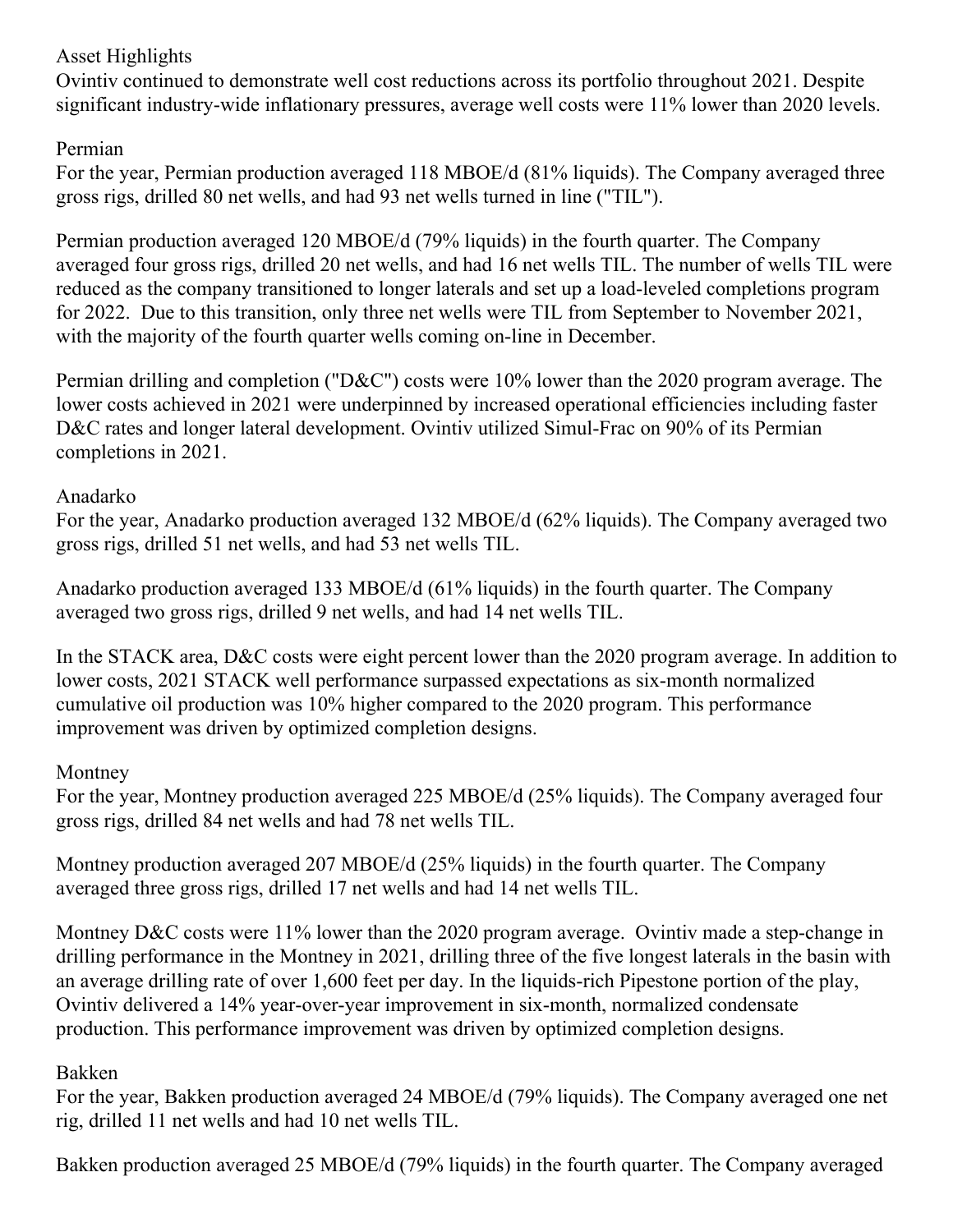one net rig, drilled four net wells and had six net wells TIL.

## Year-End 2021 Reserves

SEC proved reserves at year-end 2021 were 2.3 billion BOE, of which approximately 52% were liquids and 59% were proved developed. The strong well performance and lower costs that the Company realized through the year resulted in an SEC total proved reserve replacement of 269% of 2021 production excluding the impacts acquisitions and divestitures. Total proved reserves replacement excluding the impact of commodity prices and excluding acquisitions and divestitures was 194% of 2021 production.

## NI 51-101 Exemption

The Canadian securities regulatory authorities have issued a decision document (the "Decision") granting Ovintiv exemptive relief from the requirements contained in Canada's National Instrument 51-101 Standards of Disclosure for Oil and Gas Activities ("NI 51-101"). As a result of the Decision, and provided that certain conditions set out in the Decision are met on an on-going basis, Ovintiv will not be required to comply with the Canadian requirements of NI 51-101 and the Canadian Oil and Gas Evaluation Handbook and, accordingly, will not be required to file Form 51-101F1 Statement of Reserves Data and Other Oil and Gas Information or related forms and disclosure as part of its annual filings. In lieu of such filings, the Decision permits Ovintiv to provide disclosure in respect of its oil and gas activities in the form permitted by, and in accordance with, the legal requirements imposed by the U.S. Securities and Exchange Commission ("SEC"), the Securities Act of 1933, the Securities and Exchange Act of 1934, the Sarbanes-Oxley Act of 2002 and the rules of the New York Stock Exchange. The Decision also provides that Ovintiv is required to file all such oil and gas disclosures with the Canadian securities regulatory authorities on [www.sedar.com](http://www.sedar.com) as soon as practicable after such disclosure is filed with the SEC.

For additional information, please refer to the fourth quarter and year-end 2021 Results Presentation at [https://investor.ovintiv.com/presentations-events](https://c212.net/c/link/?t=0&l=en&o=3454585-1&h=3960423922&u=https%3A%2F%2Finvestor.ovintiv.com%2Fpresentations-events&a=https%3A%2F%2Finvestor.ovintiv.com%2Fpresentations-events).

# Conference Call Information

A conference call and webcast to discuss the Company's fourth quarter and year-end results will be held at 9:00 a.m. MT (11:00 a.m. ET) on February 25, 2022. To participate in the call, please dial 888-664-6383 (toll-free in North America) or 416-764-8650 (international) approximately 15 minutes prior to the conference call. The live audio webcast of the conference call, including slides and financial statements, will be available on Ovintiv's website, [www.ovintiv.com](http://www.ovintiv.com) under Investors/Presentations and Events. The webcast will be archived for approximately 90 days.

*Refer to Note 1 Non-GAAP measures and the tables in this release for reconciliation to comparable GAAP financial measures.*

Capital Investment and Production

| (for the period ended December 31)       | 4O 2021 | 40 2020 | 2021      | 2020  |
|------------------------------------------|---------|---------|-----------|-------|
| Capital Expenditures $(1)$ (\$ millions) | 421     |         | 343 1,519 | 1,736 |
| Oil (Mbbls/d)                            | 129.8   | 158.0   | 140.3     | 151.5 |
| <b>NGLs</b> – Plant Condensate (Mbbls/d) | 47.8    | 56.8    | 50.9      | 52.1  |
| Oil & Plant Condensate (Mbbls/d)         | 177.6   | 214.8   | 191.2     | 203.6 |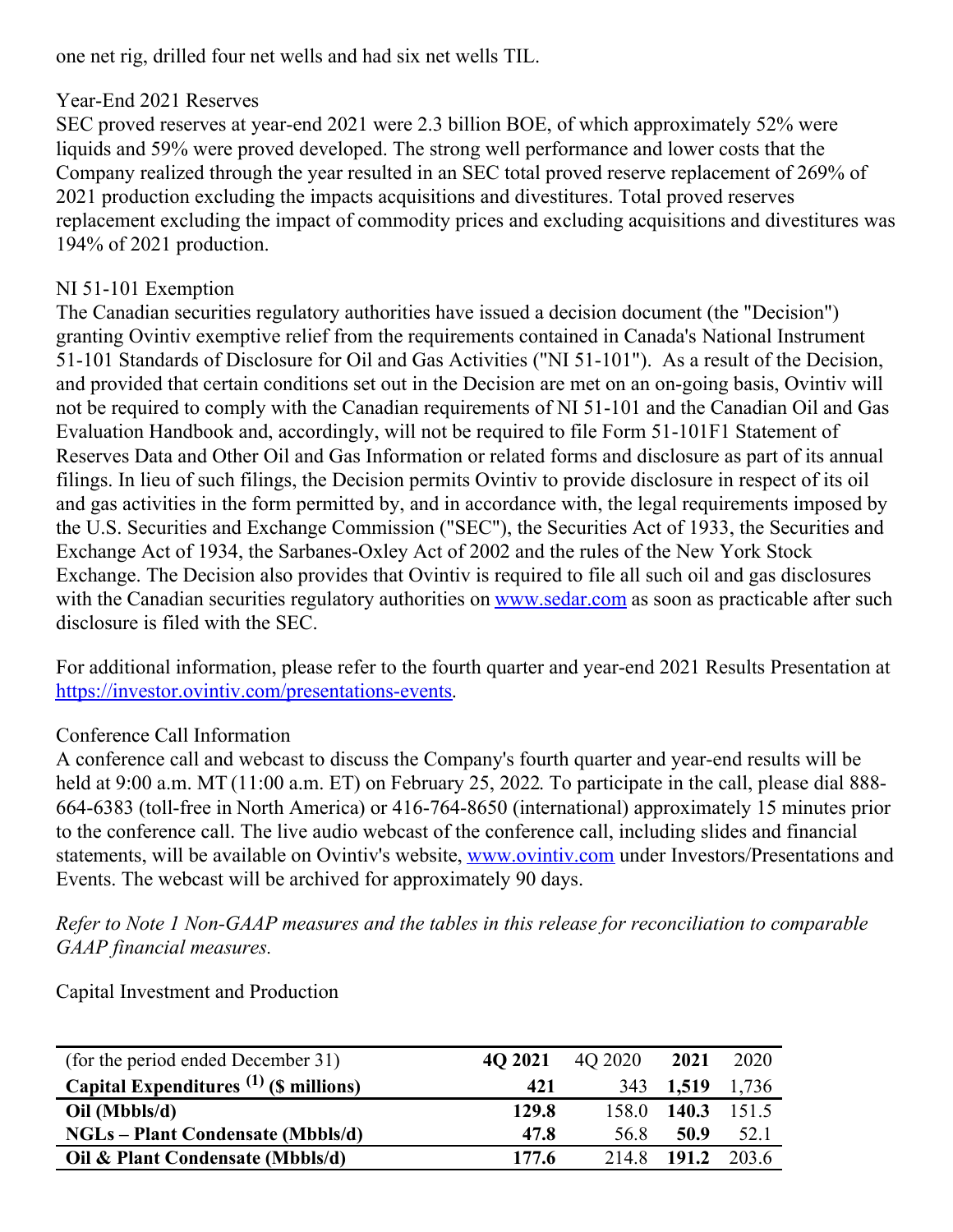| $NGLs - Other (Mbbls/d)$         | 84.6  | 82.6  | 83.3              | 85.3  |
|----------------------------------|-------|-------|-------------------|-------|
| <b>Total Liquids (Mbbls/d)</b>   | 262.2 |       | 297.4 274.5       | 288.9 |
| Natural gas (MMcf/d)             | 1.476 |       | 1,559 1,556 1,529 |       |
| <b>Total production (MBOE/d)</b> | 508.2 | 557.2 | 533.9             | 543.8 |

(1) Including capitalized directly attributable internal costs.

Fourth Quarter and Year-End Summary

| (for the period ended December 31)                |         |                |       |         |
|---------------------------------------------------|---------|----------------|-------|---------|
| (\$ millions, except as indicated)                | 4Q 2021 | 4Q 2020        | 2021  | 2020    |
| <b>Cash From (Used In) Operating Activities</b>   | 740     | 719            | 3,129 | 1,895   |
| Deduct (Add Back):                                |         |                |       |         |
| Net change in other assets and liabilities        | (18)    | (6)            | (39)  | (173)   |
| Net change in non-cash working capital            | 17      | 33             | (41)  | 139     |
| Current tax on sale of assets                     |         |                |       |         |
| Non-GAAP Cash Flow (1)                            | 741     | 692            | 3,209 | 1,929   |
| Non-GAAP Cash Flow Margin <sup>(1)</sup> (\$/BOE) | 15.85   | 13.50          | 16.46 | 9.69    |
|                                                   |         |                |       |         |
| Non-GAAP Cash Flow (1)                            | 741     | 692            | 3,209 | 1,929   |
| Less: Capital Expenditures <sup>(2)</sup>         | 421     | 343            | 1,519 | 1,736   |
| <b>Non-GAAP Free Cash Flow (1)</b>                | 320     | 349            | 1,690 | 193     |
|                                                   |         |                |       |         |
| <b>Net Earnings (Loss) Before Income Tax</b>      | 1,382   | (642)          | 1,239 | (5,730) |
| Before-tax (Addition) Deduction:                  |         |                |       |         |
| Unrealized gain (loss) on risk management         | 938     | (186)          | (488) | (204)   |
| Impairments                                       |         | (717)          |       | (5,580) |
| Restructuring charges                             | (1)     | (2)            | (14)  | (90)    |
| Non-operating foreign exchange gain (loss)        | (1)     | 17             | (18)  | (16)    |
| Gain (loss) on divestitures                       |         |                |       |         |
| Gain on debt retirement                           |         | $\overline{2}$ |       | 30      |
| Adjusted Net Earnings (Loss) Before Income Tax    | 446     | 244            | 1,759 | 130     |
| Income tax expense (recovery)                     | 115     | 61             | 454   | 39      |
| Non-GAAP Operating Earnings (Loss) <sup>(1)</sup> | 331     | 183            | 1,305 | 91      |

(1) Non-GAAP cash flow, non-GAAP cash flow margin, Non-GAAP free cash flow and non-GAAP operating earnings (loss) are non-GAAP measures as defined in Note 1.

(2) Including capitalized directly attributable internal costs.

Realized Pricing Summary

| (for the period ended December 31)            | 4O 2021 | 40 2020 | 2021              | 2020  |
|-----------------------------------------------|---------|---------|-------------------|-------|
| Liquids (\$/bbl)                              |         |         |                   |       |
| WTI                                           | 77.19   |         | 42.66 67.91 39.40 |       |
| <b>Realized Liquids Prices</b> <sup>(1)</sup> |         |         |                   |       |
| Oil                                           | 53.43   |         | 47.75 51.28       | 44.68 |
| <b>NGLs – Plant Condensate</b>                | 64.04   | 44.81   | 57.33             | 40.89 |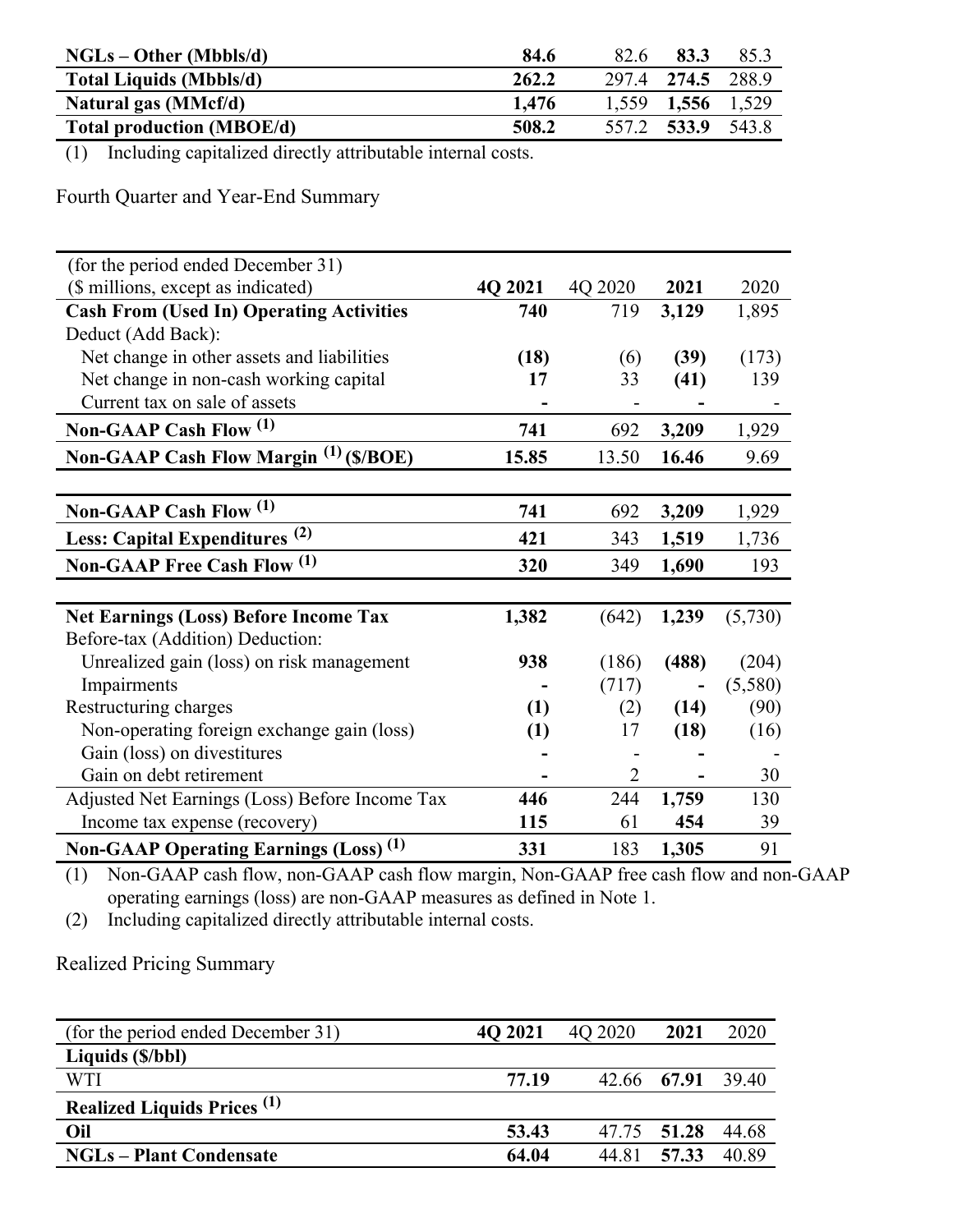| Oil & Plant Condensate                  | 56.27 | 46.96 52.89 |       | 43.70 |
|-----------------------------------------|-------|-------------|-------|-------|
| $NGLs - Other$                          | 26.65 | 10.94       | 22.07 | 9.41  |
| <b>Total NGLs</b>                       | 40.15 | 24.73       | 35.44 | 21.35 |
|                                         |       |             |       |       |
| <b>Natural Gas</b>                      |       |             |       |       |
| NYMEX (\$/MMBtu)                        | 5.83  | 2.66        | 3.84  | 2.08  |
| Realized Natural Gas Price (1) (\$/Mcf) | 2.84  | 2.33        | 2.92  | 2.13  |

(1) Prices include the impact of realized gain (loss) on risk management.

#### Total Costs

| (for the year ended December 31)                                                  |       |        |
|-----------------------------------------------------------------------------------|-------|--------|
| (\$ millions, except as indicated)                                                | 2021  | 2020   |
| <b>Total Operating Expenses</b>                                                   | 7,139 | 11,484 |
| Deduct (Add Back):                                                                |       |        |
| Market optimization operating expenses                                            | 3,148 | 1,608  |
| Corporate & other operating expenses                                              | (1)   | (2)    |
| Depreciation, depletion and amortization                                          | 1,190 | 1,834  |
| Impairments                                                                       |       | 5,580  |
| Accretion of asset retirement obligation                                          | 22    | 29     |
| Long-term incentive costs                                                         | 132   | 31     |
| Restructuring and legal costs                                                     | 34    | 90     |
| Current expected credit losses                                                    |       |        |
| Total Costs <sup>(1)</sup>                                                        | 2,613 | 2,313  |
| Divided by:                                                                       |       |        |
| Production Volumes (MMBOE)                                                        | 194.9 | 199.0  |
| Total Costs <sup>(1)</sup> (\$/BOE)                                               | 13.42 | 11.60  |
| Drivers Included in Total Costs <sup>(1)</sup> (\$/BOE)                           |       |        |
| Production, mineral and other taxes                                               | 1.51  | 0.87   |
| Upstream transportation and processing                                            | 7.42  | 6.44   |
| Upstream operating, excluding long-term incentive costs                           | 2.94  | 2.88   |
| Administrative, excluding long-term incentive, restructuring and legal costs, and |       |        |
| current expected credit losses                                                    | 1.55  | 1.41   |
| Total Costs $^{(1)}$ (\$/BOE)                                                     | 13.42 | 11.60  |

(1) Total Costs is a non-GAAP measure as defined in Note 1. Total Costs per BOE is calculated using whole dollars and volumes.

Debt to Adjusted Capitalization

| 4,786  | 6,885                                      |
|--------|--------------------------------------------|
| 5,074  | 3,837                                      |
| 7,746  | 7,746                                      |
| 17,606 | 18,468                                     |
| 27%    | 37%                                        |
|        | <b>December 31, 2021</b> December 31, 2020 |

(1) Debt to Adjusted Capitalization is a non-GAAP measure as defined in Note 1.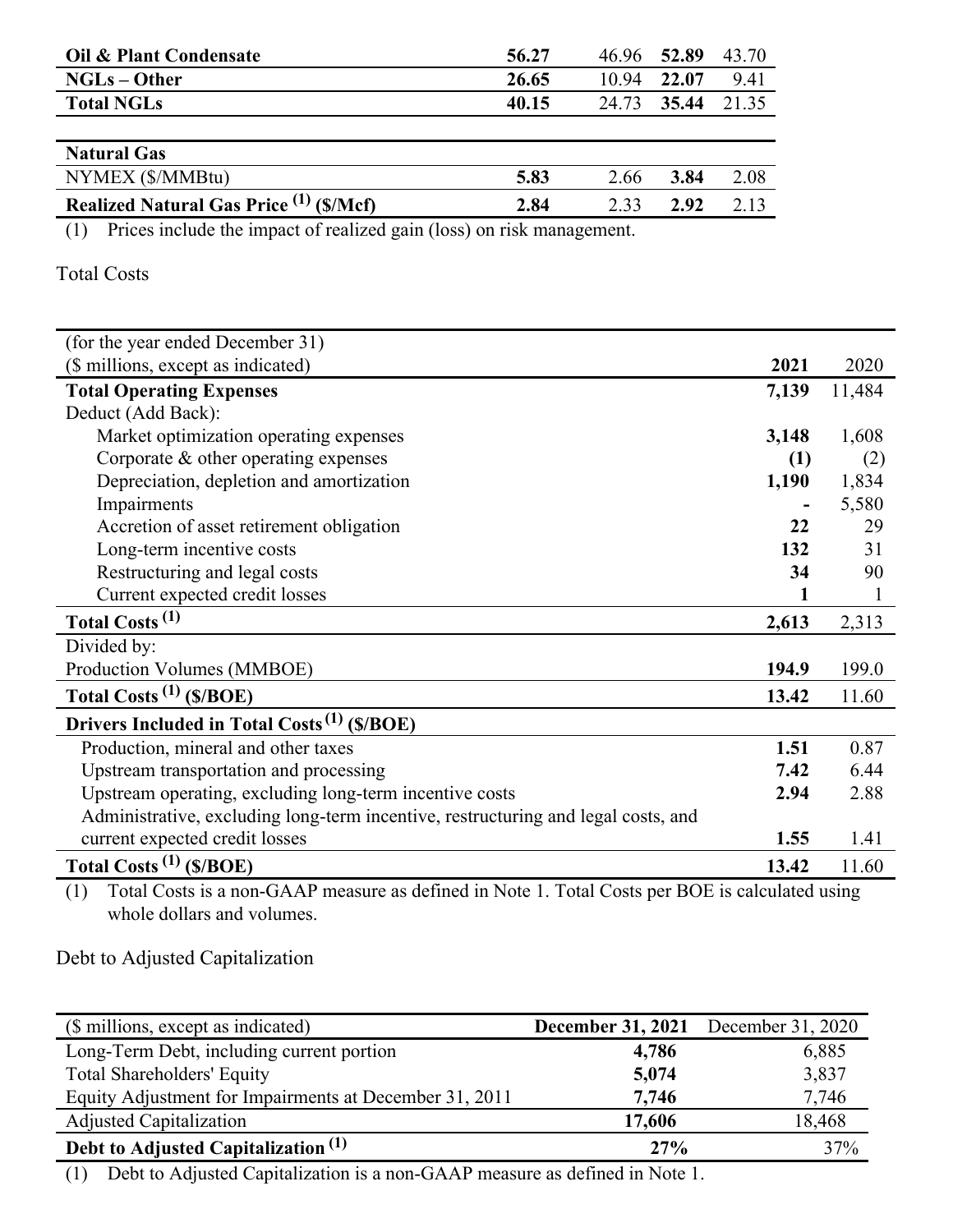| 2021 Proved Reserves Estimates – U.S. Protocols (Net, After Royalties) <sup>(1)</sup> |                 |                         |                                |                  |  |  |
|---------------------------------------------------------------------------------------|-----------------|-------------------------|--------------------------------|------------------|--|--|
| Using constant prices and costs; simplified<br>table                                  | Oil<br>(MMbbls) | <b>NGLs</b><br>(MMbbls) | <b>Natural</b><br>Gas<br>(Bcf) | Total<br>(MMBOE) |  |  |
| <b>December 31, 2020</b>                                                              | 592.3           | 580.5                   | 4,918                          | 1,992.5          |  |  |
| Revisions and improved recovery $(2)$                                                 | (78.0)          | (50.3)                  | 363                            | (67.8)           |  |  |
| Extensions and discoveries                                                            | 121.5           | 142.0                   | 1,966                          | 591.2            |  |  |
| Purchase of reserves in place                                                         | 2.6             | 2.5                     | 13                             | 7.3              |  |  |
| Sale of reserves in place                                                             | (28.6)          | (21.0)                  | (123)                          | (70.2)           |  |  |
| Production                                                                            | (51.2)          | (49.0)                  | (568)                          | (194.9)          |  |  |
| <b>December 31, 2021</b>                                                              | 558.6           | 604.7                   | 6,570                          | 2,258.2          |  |  |

(1) Numbers may not add due to rounding.

(2) Changes in reserve estimates resulting from application of improved recovery techniques are included in revisions of previous estimates.

Hedge Volumes as ofDecember 31, 2021

| Oil and Condensate Hedges (\$/bbl) | 1Q 2022    | 2Q 2022    | 3Q 2022    | 4Q 2022    |
|------------------------------------|------------|------------|------------|------------|
| <b>WTI Swaps</b>                   | 5 Mbbls/d  | 5 Mbbls/d  | 5 Mbbls/d  | 5 Mbbls/d  |
| Swap Price                         | \$60.16    | \$60.16    | \$60.16    | \$60.16    |
| <b>WTI 3-Way Options</b>           | 75 Mbbls/d | 75 Mbbls/d | 75 Mbbls/d | 75 Mbbls/d |
| Short Call                         | \$70.79    | \$70.79    | \$70.79    | \$70.79    |
| Long Put                           | \$60.82    | \$60.82    | \$60.82    | \$60.82    |
| <b>Short Put</b>                   | \$49.33    | \$49.33    | \$49.33    | \$49.33    |

| <b>Natural Gas Hedges (\$/Mcf)</b> | 1Q 2022    | 2Q 2022    | 3Q 2022    | 4Q 2022    |
|------------------------------------|------------|------------|------------|------------|
| <b>NYMEX Swaps</b>                 | 365 MMcf/d | 365 MMcf/d | 365 MMcf/d | 365 MMcf/d |
| Swap Price                         | \$2.60     | \$2.60     | \$2.60     | \$2.60     |
| <b>NYMEX 3-Way Options</b>         | 385 MMcf/d | 370 MMcf/d | 425 MMcf/d | 410 MMcf/d |
| Short Call                         | \$3.03     | \$3.01     | \$3.03     | \$3.01     |
| Long Put                           | \$2.75     | \$2.75     | \$2.76     | \$2.75     |
| <b>Short Put</b>                   | \$2.00     | \$2.00     | \$2.00     | \$2.00     |
| <b>NYMEX Costless Collars</b>      | 200 MMcf/d | 200 MMcf/d | 200 MMcf/d | 200 MMcf/d |
| <b>Short Call</b>                  | \$2.85     | \$2.85     | \$2.85     | \$2.85     |
| Long Put                           | \$2.55     | \$2.55     | \$2.55     | \$2.55     |
| <b>NYMEX Short Call Options</b>    | 330 MMcf/d | 330 MMcf/d | 330 MMcf/d | 330 MMcf/d |
| Sold Call Strike                   | \$2.38     | \$2.38     | \$2.38     | \$2.38     |

Price Sensitivities for WTI Oil $^{(1)}$  (\$MM)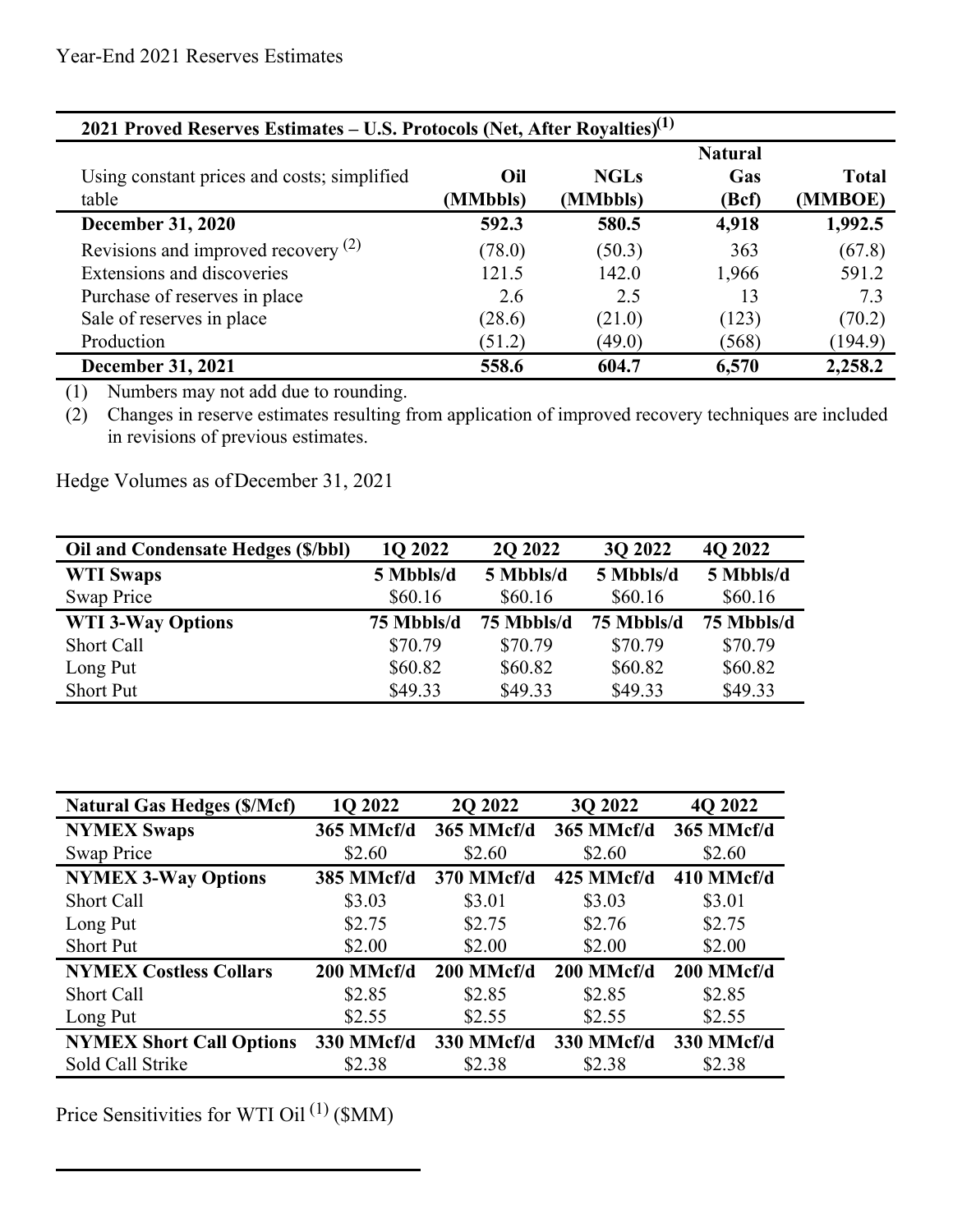| WTI Oil Hedge Gains (Losses) |  |         |                        |      |  |  |
|------------------------------|--|---------|------------------------|------|--|--|
|                              |  | S60 S70 | - 880                  | -890 |  |  |
| <b>Full Year 2022 43</b>     |  |         | $(55)$ $(289)$ $(580)$ |      |  |  |

(1) Hedge positions and hedge sensitivity estimates based on hedge positions as at 12/31/2021. Does not include impact of basis positions.

Price Sensitivities for NYMEX Natural Gas<sup>(1)</sup> (\$MM)

| <b>NYMEX Natural Gas Hedge Gains (Losses)</b> |               |                      |                 |  |                   |
|-----------------------------------------------|---------------|----------------------|-----------------|--|-------------------|
|                                               | <b>\$3.00</b> | \$3.50 \$4.00 \$4.50 |                 |  | <b>\$5.00</b>     |
| <b>Full Year 2022</b> (139)                   |               |                      | $(373)$ $(607)$ |  | $(844)$ $(1,080)$ |

(1) Hedge positions and hedge sensitivity estimates based on hedge positions as at 12/31/2021. Does not include impact of basis positions.

#### Important information

Ovintiv reports in U.S. dollars unless otherwise noted. Production, sales and reserves estimates are reported on an after-royalties basis, unless otherwise noted. Unless otherwise specified or the context otherwise requires, references to Ovintiv or to the Company includes reference to subsidiaries of and partnership interests held by Ovintiv Inc. and its subsidiaries.

### NOTE 1: Non-GAAP measures

Certain measures in this news release do not have any standardized meaning as prescribed by U.S. GAAP and, therefore, are considered non-GAAP measures. These measures may not be comparable to similar measures presented by other companies and should not be viewed as a substitute for measures reported under U.S. GAAP. These measures are commonly used in the oil and gas industry and/or by Ovintiv to provide shareholders and potential investors with additional information regarding the Company's liquidity and its ability to generate funds to finance its operations. For additional information regarding non-GAAP measures, see the Company's website. This news release contains references to non-GAAP measures as follows:

Non-GAAP Cash Flow is a non-GAAP measure defined as cash from (used in) operating activities excluding net change in other assets and liabilities, net change in non-cash working capital and current tax on sale of assets. Non-GAAP Cash Flow Margin is a non-GAAP measure defined as Non-GAAP Cash Flow per BOE of production. Non-GAAP Free Cash Flow is a non-GAAP measure defined as Non-GAAP Cash Flow in excess of capital expenditures, excluding net acquisitions and divestitures. Forecasted Non-GAAP free cash flow represents forecasted cash flow based on \$85 WTI and \$4.50 NYMEX utilizes the midpoint of production guidance. Due to their forward-looking nature, management cannot reliably predict certain of the necessary components of the most directly comparable forward-looking GAAP measures, such as changes in operating assets and liabilities. Accordingly, Ovintiv is unable to present a quantitative reconciliation of such forward-looking non-GAAP financial measures to their most directly comparable forward-looking GAAP financial measures. Amounts excluded from this non-GAAP measure in future periods could be significant.

• Non-GAAP Operating Earnings (Loss) is a non-GAAP measure defined as net earnings (loss) excluding non-recurring or non-cash items that Management believes reduces the comparability of the Company's financial performance between periods. These items may include, but are not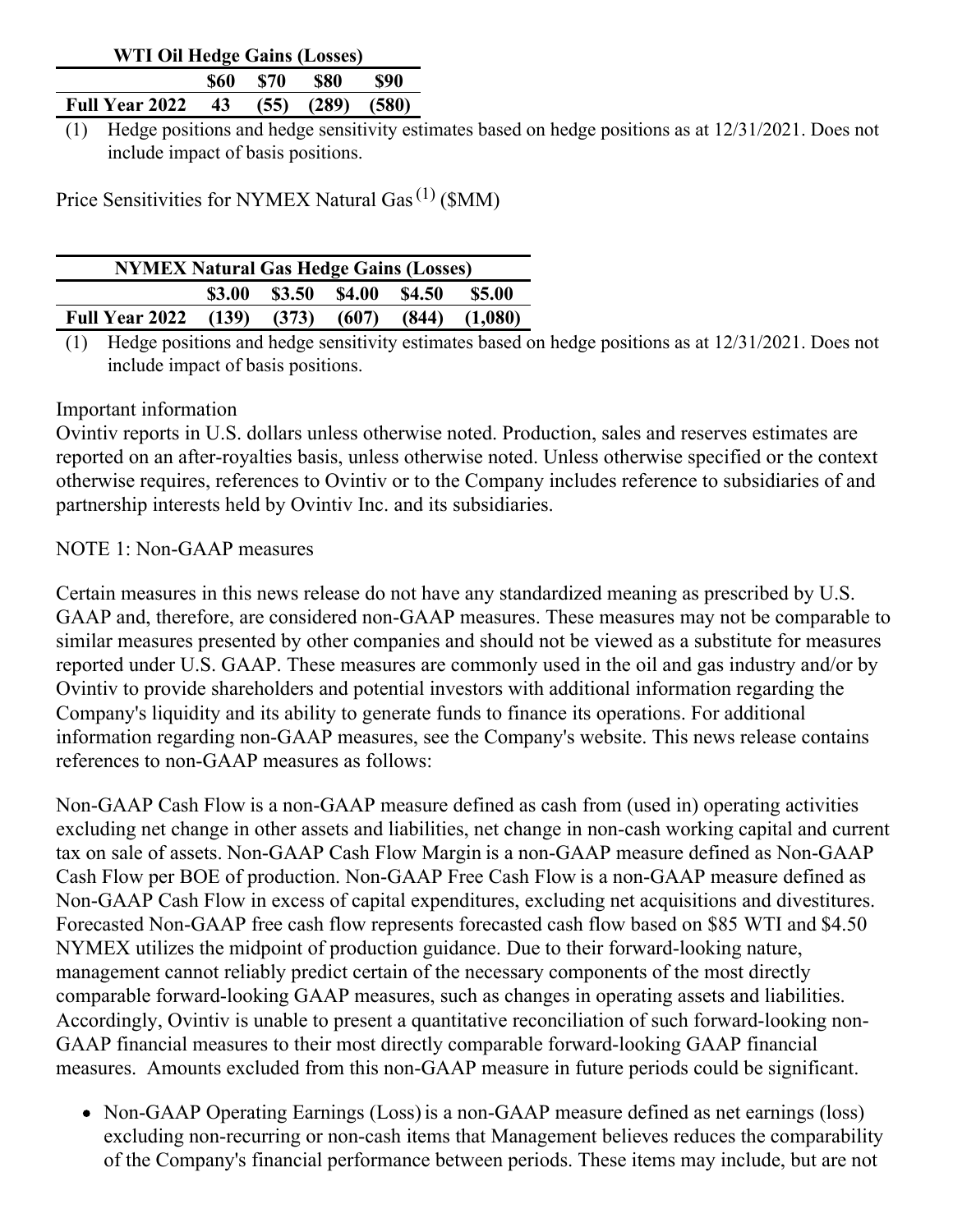limited to, unrealized gains/losses on risk management, impairments, restructuring charges, nonoperating foreign exchange gains/losses, gains/losses on divestitures and gains on debt retirement. Income taxes includes adjustments to normalize the effect of income taxes calculated using the estimated annual effective income tax rate. In addition, any valuation allowances are excluded in the calculation of income taxes.

- Total Costs is a non-GAAP measure which includes the summation of production, mineral and other taxes, upstream transportation and processing expense, upstream operating expense and administrative expense, excluding the impact of long-term incentive, restructuring and legal costs, and current expected credit losses. It is calculated as total operating expenses excluding non-upstream operating costs and non-cash items which include operating expenses from the Market Optimization and Corporate and Other segments, depreciation, depletion and amortization, impairments, accretion of asset retirement obligation, long-term incentive, restructuring and legal costs, and current expected credit losses. When presented on a per BOE basis, Total Costs is divided by production volumes. Management believes this measure is useful to the Company and its investors as a measure of operational efficiency across periods.
- Net Debt is defined as long-term debt, including the current portion, less cash and cash equivalents.
- Debt to Adjusted Capitalization is a non-GAAP measure which adjusts capitalization for historical ceiling test impairments that were recorded as at December 31, 2011. Management monitors Debt to Adjusted Capitalization as a proxy for the Company's financial covenant under the Credit Facilities which require debt to adjusted capitalization to be less than 60 percent. Adjusted Capitalization incudes debt, total shareholders' equity and an equity adjustment for cumulative historical ceiling test impairments recorded as at December 31, 2011 in conjunction with the Company's January 1, 2012 adoption of U.S. GAAP.

ADVISORY REGARDING OIL AND GAS INFORMATION – The conversion of natural gas volumes to barrels of oil equivalent (BOE) is on the basis of six thousand cubic feet to one barrel. BOE is based on a generic energy equivalency conversion method primarily applicable at the burner tip and does not represent economic value equivalency at the wellhead. Readers are cautioned that BOE may be misleading, particularly if used in isolation.

ADVISORY REGARDING FORWARD-LOOKING STATEMENTS – This news release contains forward-looking statements or information (collectively, "forward-looking statements") within the meaning of applicable securities legislation, including Section 27A of the Securities Act of 1933, as amended, and Section 21E of the Securities Exchange Act of 1934, as amended. All statements, except for statements of historical fact, that relate to the anticipated future activities, plans, strategies, objectives or expectations of the Company are forward-looking statements. When used in this news release, the use of words and phrases including "anticipates," "believes," "continue," "could," "estimates," "expects," "focused on," "forecast," "guidance," "intends," "maintain," "may," "opportunities," "outlook," "plans," "potential," "strategy," "targets," "will," "would" and other similar terminology is intended to identify forward-looking statements, although not all forward-looking statements contain such identifying words or phrases. Readers are cautioned against unduly relying on forward-looking statements which, by their nature, involve numerous assumptions and are subject to both known and unknown risks and uncertainties (many of which are beyond our control) that may cause such statements not to occur, or actual results to differ materially and/or adversely from those expressed or implied. These assumptions include: future commodity prices and basis differentials; the ability of the Company to access credit facilities and shelf prospectuses; future foreign exchange rates; the Company's ability to capture and maintain gains in productivity and efficiency; data contained in